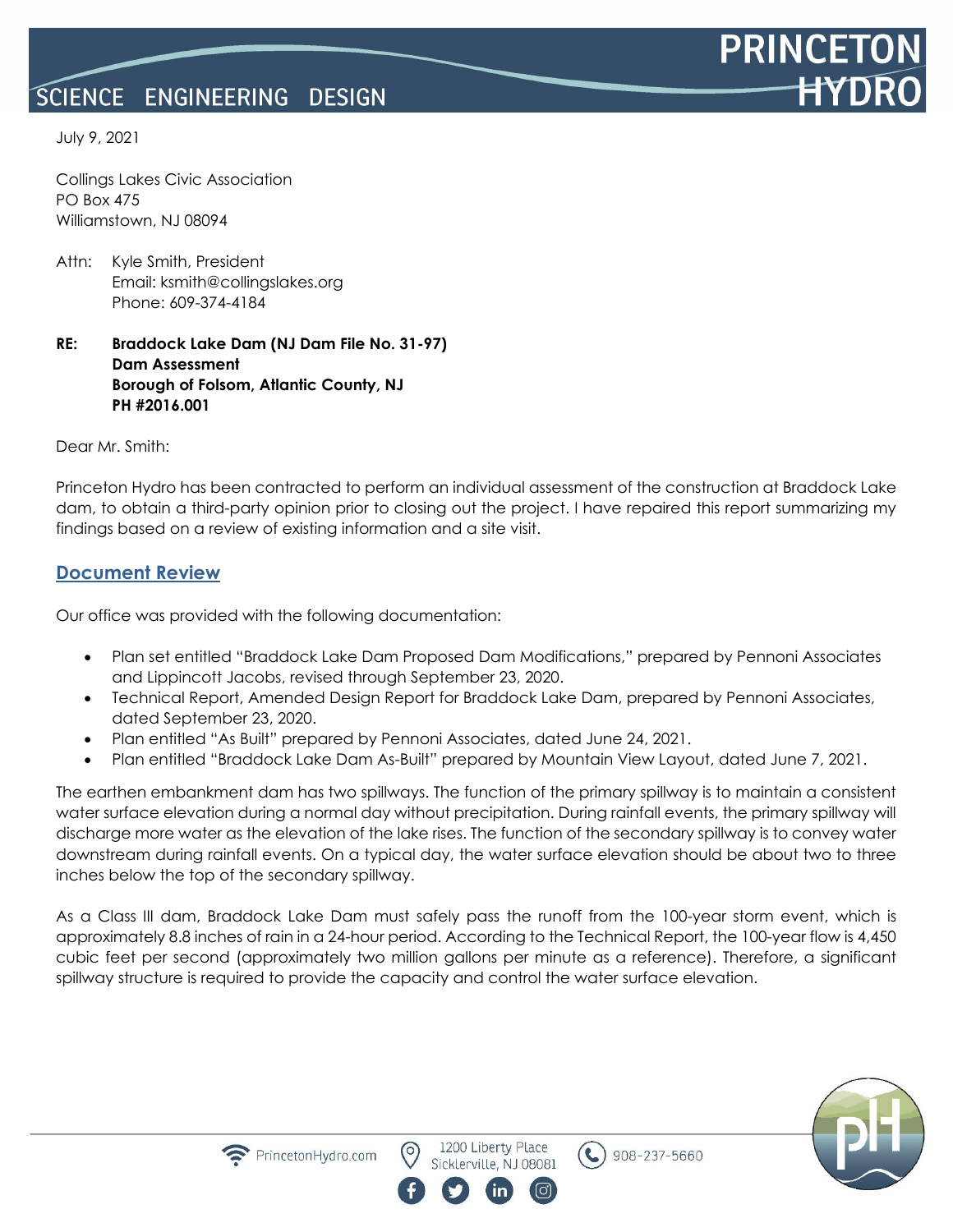

# **Site Visit Observations**

On June 28, 2021, I met with Kyle Smith, Nick Ninfa, and Tom Veneziale at the Braddock Lake Dam. At the time of the inspection, there had been no rainfall within the previous 24-48 hours.

The earthen embankment of Braddock Lake Dam is generally level and has been stabilized with an erosion control mat and straw. Grass has begun to grow. Proper stabilization will be achieved when the grass has fully matured.

The primary spillway is an arch spillway constructed with sheet piling. At the time of the visit, water was flowing through the low flow weirs, with a depth of approximately two inches. Water was trickling over the pile cap. The sluice gate was in the closed position. The primary spillway appears to be of sound construction. No debris in or around the spillway was observed.



Figure 1. Primary Spillway operating at normal pool level. Lake elevation ±2 inches above low-flow weirs

The secondary spillway has been armored with articulated concrete blocks (ACB), which are anchored to the slope by concrete at the lake level and toe of slope. The water level of Braddock Lake was approximately two inches below the top of the concrete. At the toe of the slope is a long riprap stilling basin, which serves to dissipate energy and prevent erosion from discharge during rainfall events. The stilling basin had standing water, approximately one foot deep. The side slopes are concrete, which tie the ACB mats to the dam crest and abutment. No debris in or around the spillway was observed.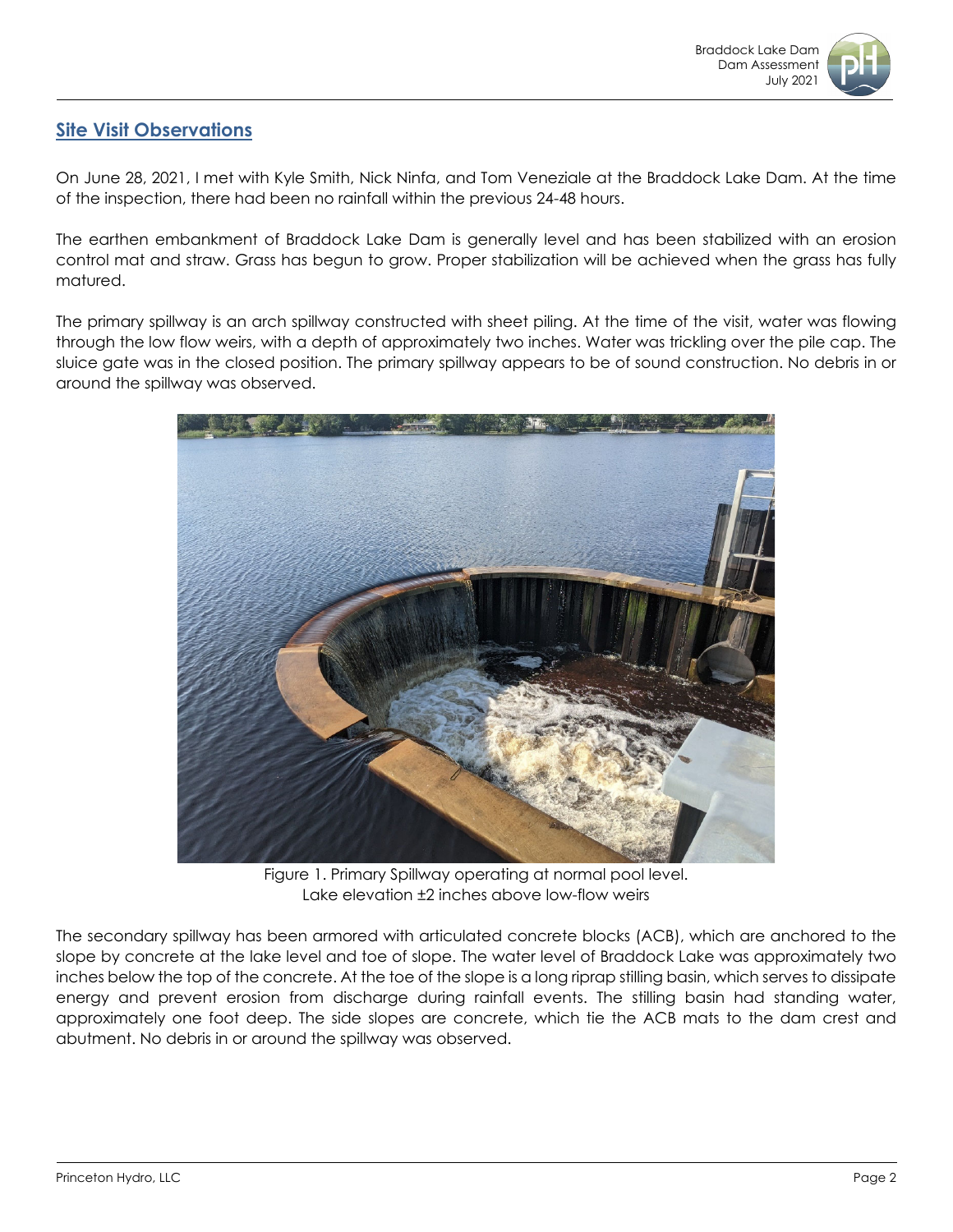



Figure 2. Secondary Spillway operating at normal pool level. Lake elevation 2" below upstream concrete apron

A 30" sluice gate has been installed on the river left wall of the primary spillway. The purpose of this sluice gate is to provide a means to lower the lake to perform maintenance along the shorelines or to drawdown the lake during emergency conditions. This is a typical device used in the construction of many dams, as a low-level outlet is generally required by the Bureau of Dam Safety.

# **Findings**

I reviewed the as-built surveys and evaluated them against the approved construction plan set. The following table compares the design elevations to the as-built conditions:

| Feature                                        | Design Elevation (ft) | As-built Elevation (ft) |
|------------------------------------------------|-----------------------|-------------------------|
| Top of Embankment                              | 75.10                 | $74.8*$                 |
| Top of Primary Spillway Cap<br>(At embankment) | 75.60                 | 75.60                   |
| Top of Primary Spillway Cap<br>(At lake level) | 71.50                 | 71.50                   |
| Primary Spillway Low Flow Weir                 | 71.17                 | 71.17                   |
| Secondary Spillway Entrance                    | 71.70                 | 71.66                   |
| Secondary Spillway Toe of Slope                | 66.00                 | $66.0*$                 |
| Rip Rap Stilling Basin                         | 64.50                 | 65 <sub>±</sub>         |